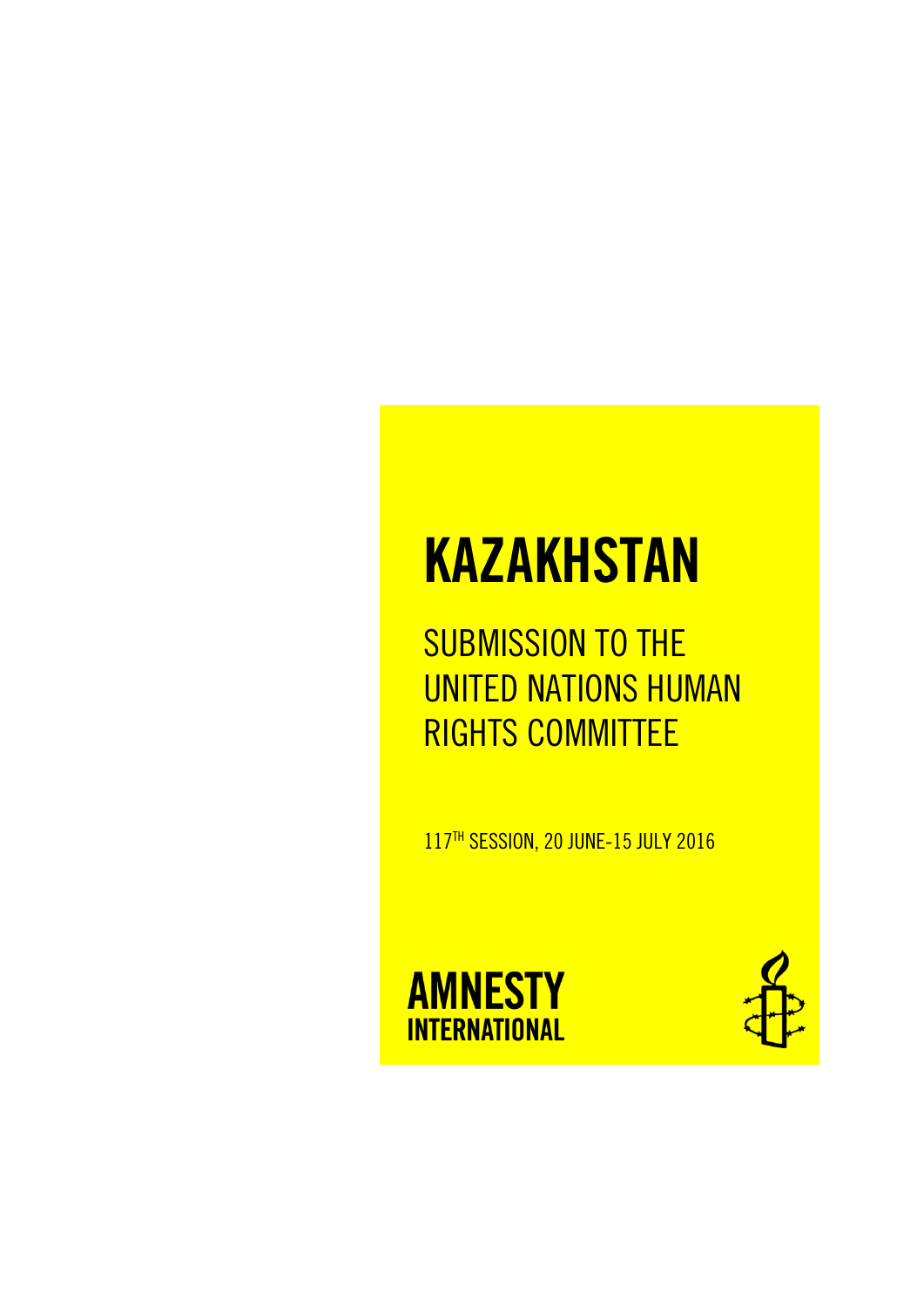**Amnesty International Publications**

**First published in 2016 by Amnesty International Publications International Secretariat Peter Benenson House 1 Easton Street London WC1X 0DW United Kingdom www.amnesty.org**

**© Amnesty International Publications 2016**

**Index: EUR 57/4122/2016 Original Language: English Printed by Amnesty International, International Secretariat, United Kingdom**

**All rights reserved. This publication is copyright, but may be reproduced by any method without fee for advocacy, campaigning and teaching purposes, but not for resale. The copyright holders request that all such use be registered with them for impact assessment purposes. For copying in any other circumstances, or for reuse in other publications, or for translation or adaptation, prior written permission must be obtained from the publishers, and a fee may be payable. To request permission, or for any other inquiries, please contact copyright@amnesty.org**

> **Amnesty International is a global movement of more than 7 million supporters, members and activists in more than 150 countries and territories who campaign to end grave abuses of human rights.**

**Our vision is for every person to enjoy all the rights enshrined in the Universal Declaration of Human Rights and other international human rights standards.**

**We are independent of any government, political ideology, economic interest or religion and are funded mainly by our membership and public donations.**



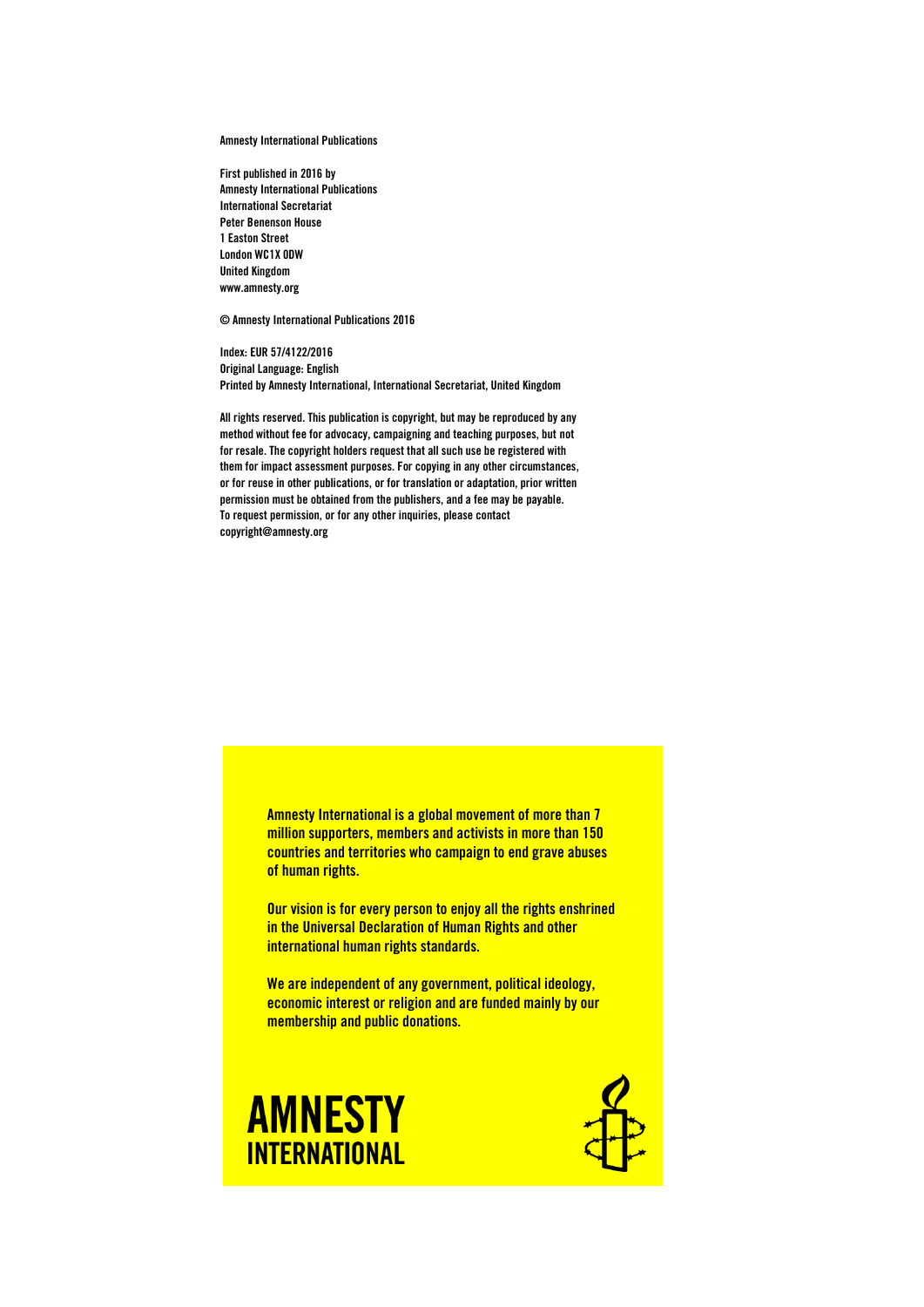# **CONTENTS**

| Impunity for torture and other cruel, inhuman or degrading punishment (Arts. 2 and 7) 6          |
|--------------------------------------------------------------------------------------------------|
| Failure to adequately investigate human rights violations in connection with the Zhanaozen       |
|                                                                                                  |
| Monitoring conditions of detention and preventing torture and other ill-treatment (Arts. 7 and   |
| Limitations on the National Preventative Mechanism and on Public Monitoring                      |
|                                                                                                  |
| Intimidation of lawyers and obstruction of communication between defendants and counsel          |
|                                                                                                  |
|                                                                                                  |
| Restrictions on and harassment of independent and critical media  14                             |
|                                                                                                  |
|                                                                                                  |
|                                                                                                  |
| Restrictions on the right to freedom of peaceful assembly and association (Arts. 19, 21, 22)     |
|                                                                                                  |
|                                                                                                  |
|                                                                                                  |
| Draft discriminatory legislation on "Propaganda of non-traditional sexual orientation" (Arts. 2, |
|                                                                                                  |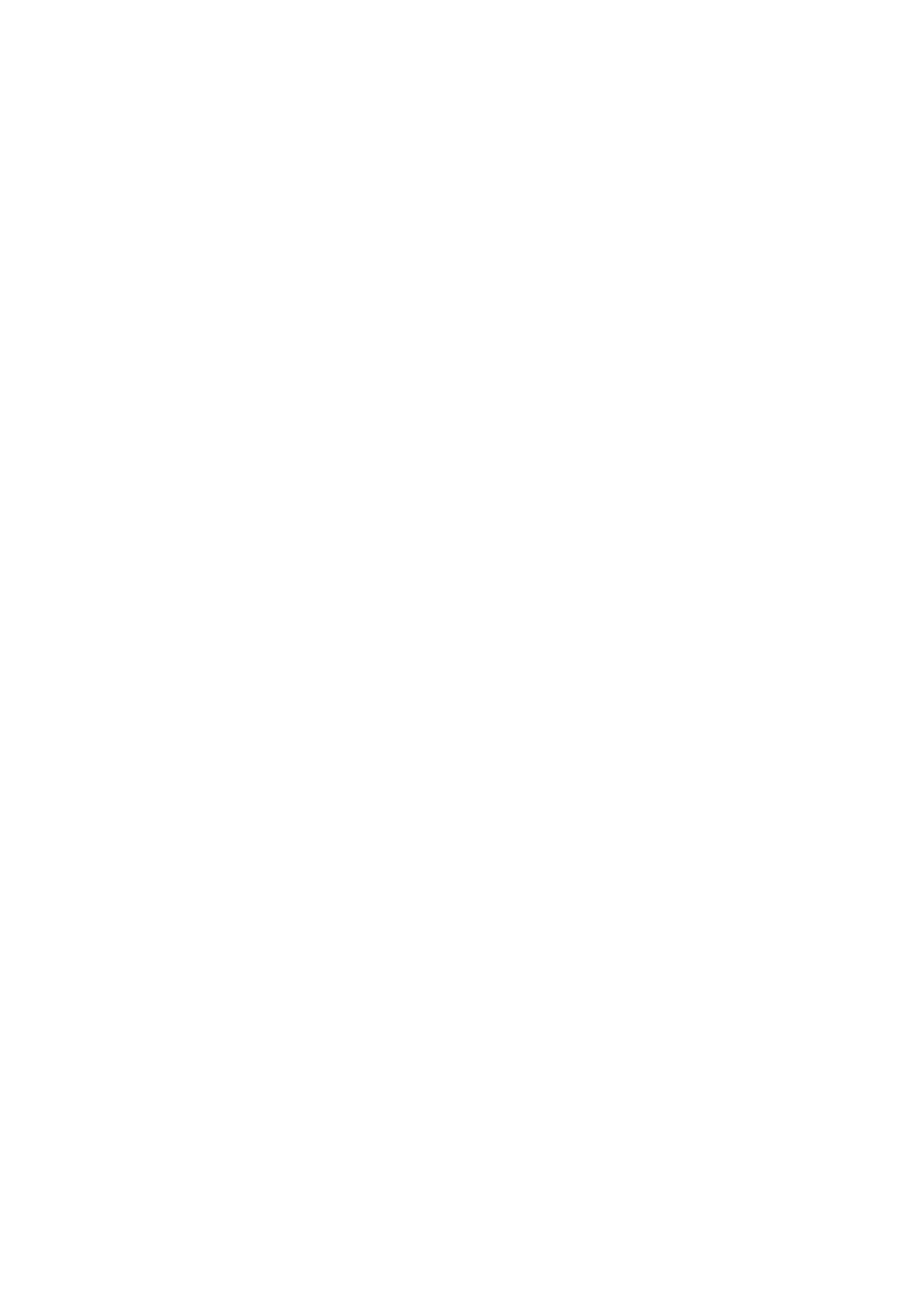## <span id="page-4-0"></span>**EXECUTIVE SUMMARY**

This briefing outlines Amnesty International's main concerns in advance of the United Nations (UN) Human Rights Committee's review of Kazakhstan's second periodic report during its 117th session in June 2016.

Torture and other ill-treatment (Arts. 2 and 7) by members of law enforcement bodies and prison authorities remain largely unchecked and unpunished, despite positive amendments included in the new Criminal Code and Criminal Procedure Code (January 2015). While criminal investigations are now routinely instigated following a complaint of torture or other ill-treatment, investigations for the most part are perfunctory, marred by what are often shared interests between police and prosecutors, and a default position that the victim is not telling the truth. Investigations can drag on for months or even years, during which time victims, their families and their legal representatives can face intimidation and harassment, with investigators eventually concluding that no torture or other ill-treatment has taken place, despite compelling evidence to the contrary. Inevitably, this leaves victims exhausted and demoralized, with many abandoning their complaints or other victims never coming forward at all; this in turn helps to perpetuate a climate of impunity for torture and other ill-treatment. Special Prosecutor's Units, whose remit includes the investigation of allegations of torture (as defined in the Criminal Code), have succeeded in bringing successful prosecutions in a number of cases, $1$  but their involvement in torture investigations remains inconsistent.

Despite repeated calls to investigate the human rights violations that occurred in connection with the demonstrations in Zhanaozen in 2011 (Arts. 2, 6, 7, 14(g) and 21), most recently from the UN Committee against Torture in 2014 and the UN Special Rapporteur on the rights to freedom of peaceful assembly and of association in 2015, to date the Kazakhstani authorities have not fully investigated reports of excessive use of force and torture and other ill-treatment by law enforcement officers against those involved in the demonstrations. Investigations into allegations of torture and other ill-treatment made at the time were inadequate, partly because they were carried out by the Internal Investigations Department of one of the law enforcement agencies whose officers were among those accused of violating the rights of protestors who were detained. The judge presiding at the trial of those accused of organizing or participating in the demonstrations dismissed the allegations as attempts by the defendants to avoid responsibility for their crimes.

The authorities in Kazakhstan have shown their commitment to monitoring conditions of detention and preventing torture and other ill-treatment (Arts. 7 and 10) through their support to the National Preventative Mechanism (NPM) and to civil-society led Public Monitoring Commissions (PMCs). However, both bodies face restrictions on which institutions they can visit, and do not have the right to make unannounced visits. Both bodies are also under-resourced, and the independence of the NPM is compromised by the fact that it reports to the Ombudsman, a post directly appointed by the President.

The right of individuals to a fair trial (Art. 14) is compromised by restricted access to legal counsel. Lawyers working on cases of torture or other ill-treatment reported to Amnesty International that they had on occasion faced obstruction, intimidation, and harassment. This included not being able to talk to their clients in confidence, as well as representatives of prison administrations attending

 $1$  At a meeting between AI delegates and representatives of the Office of the Prosecutor General in Astana on 2 March 2016, the head of the Special Prosecutor's Unit state that in 2015, of 640 criminal cases of torture that were registered, 250 were investigated by the SPUs; in the same year, 13 investigations of reports of torture by SPUs led to prosecution, compared to just one led by other investigators.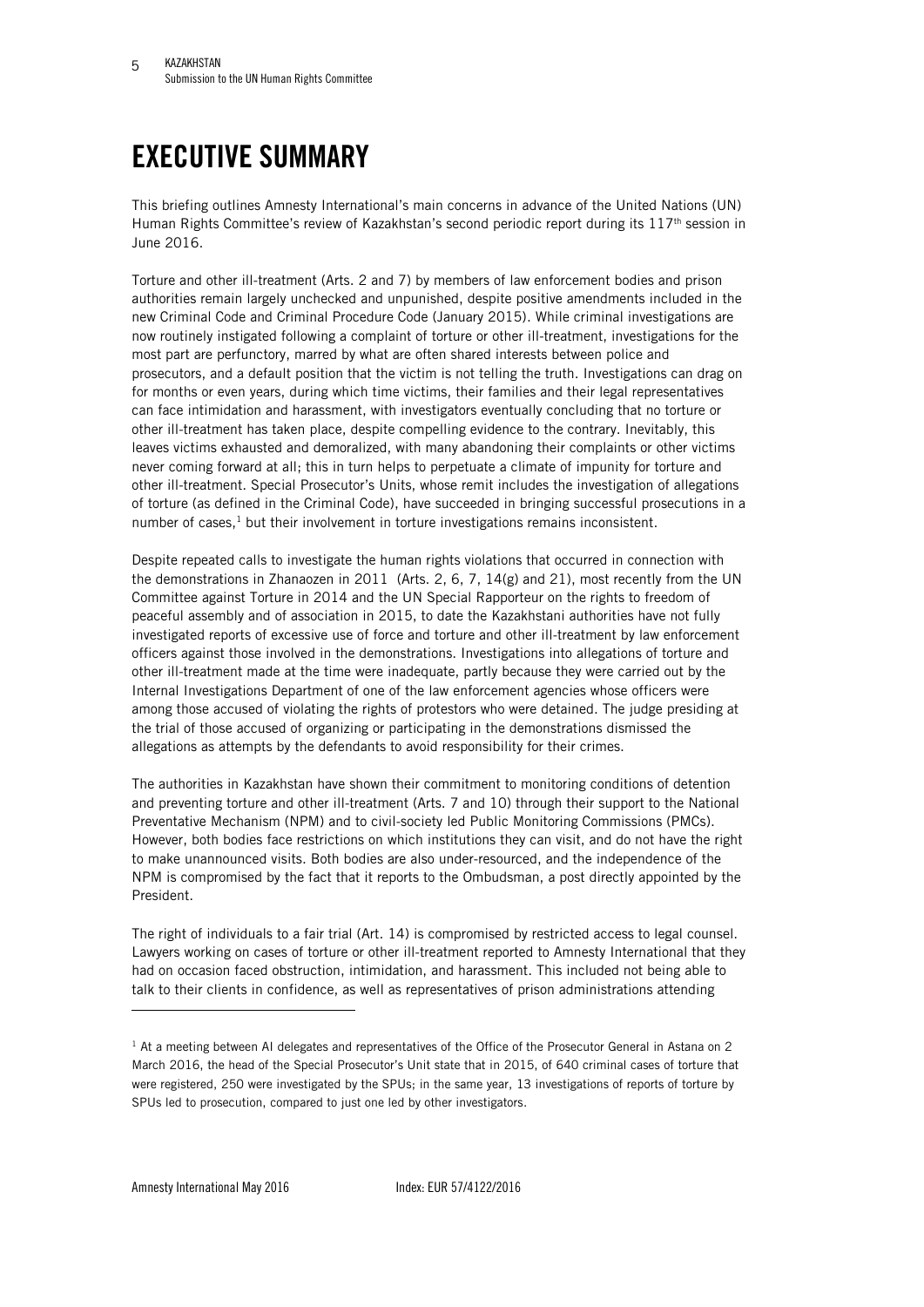court hearings en masse in an attempt to intimidate victims and their legal representatives.

Restrictions on freedom of expression (Art. 19) include attempts to silence or close down critical voices in the media, with the closure of independent news sites and publications on national security or administrative grounds, as well as prosecutions targeting individual journalists and editors. The authorities have also used legal powers included in the 2014 Communications Law to block access intermittently or permanently to Kazakhstan-based and international news sites on the grounds of national security. In addition, authorities appear to be using Article 174 of the Criminal Code – which specifies criminal sanctions for vaguely worded offences of inciting "social, national, clan, class or religious discord" – to silence dissent and limit the right of people in Kazakhstan to voice critical opinions, with several people facing criminal investigations and prosecutions for inciting national "discord" for posts made on social media sites. This is an apparent attempt to close down social media spaces as an arena where people in Kazakhstan can express themselves (relatively) freely, in the absence of independent media outlets, and restrictions on public protest.

Freedom of peaceful assembly (Arts. 19 and 21) remains heavily restricted, with administrative penalties (including administrative detention) and criminal penalties in place for violating the strict rules on holding assemblies. Authorities have also used "preventative" administrative detention to stop peaceful protests from going ahead, most recently to stop people joining protests against unpopular land reforms, which took place across the country in April and May of this year. NGOs fear increasing restrictions on the right to freedom of association (Arts. 19 and 22), following the establishment of a central "operator" to raise funding and administer state and non-state funds to NGOs, including funding from outside of Kazakhstan.

Discriminatory (Arts. 2, 19 and 26) draft legislation "On Protection of Children from Information Harming their Health and Development (Law on Child Protection)" contains sanctions for "propaganda of non-traditional sexual orientation" among minors. While the legislation was dismissed by the Constitutional Council in May 2015, the initiators of the law have vowed to bring it back before parliament. The possibility that it might return has the effect of stifling open discussion of LGBTI rights in Kazakhstan, contributing to a negative environment in regard to LGBTI people and the issues that they face.

### <span id="page-5-0"></span>**IMPUNITY FOR TORTURE AND OTHER CRUEL, INHUMAN OR DEGRADING PUNISHMENT (ARTS. 2 AND 7)**

The new Criminal Code<sup>2</sup> and Criminal Procedure Code,<sup>3</sup> which came into force in January 2015, include positive amendments, such as: an increase in the maximum penalty for torture to 12 years; the abolition of the statute of limitations in relation to cases of torture; and the exclusion of those charged with or convicted of torture from amnesties. In addition, the amendments include provisions that allegations of torture or other ill-treatment should be automatically registered and investigated as criminal offences, and by a different agency from the one whose officers are accused of abuse (a

l

<sup>&</sup>lt;sup>2</sup> Уголовный Кодекс Республики Казахстан [Criminal Code of the Republic of Kazakhstan], law № 226-V ЗРК, З July 2014, promulgated 1 January 2015.

<sup>&</sup>lt;sup>3</sup> Уголовно-Процессуальный Кодекс Республики Казахстан [Criminal Procedure Code of the Republic of Kazakhstan], law № 231-V ЗРК, 4 July 2014, promulgated 1 January 2015.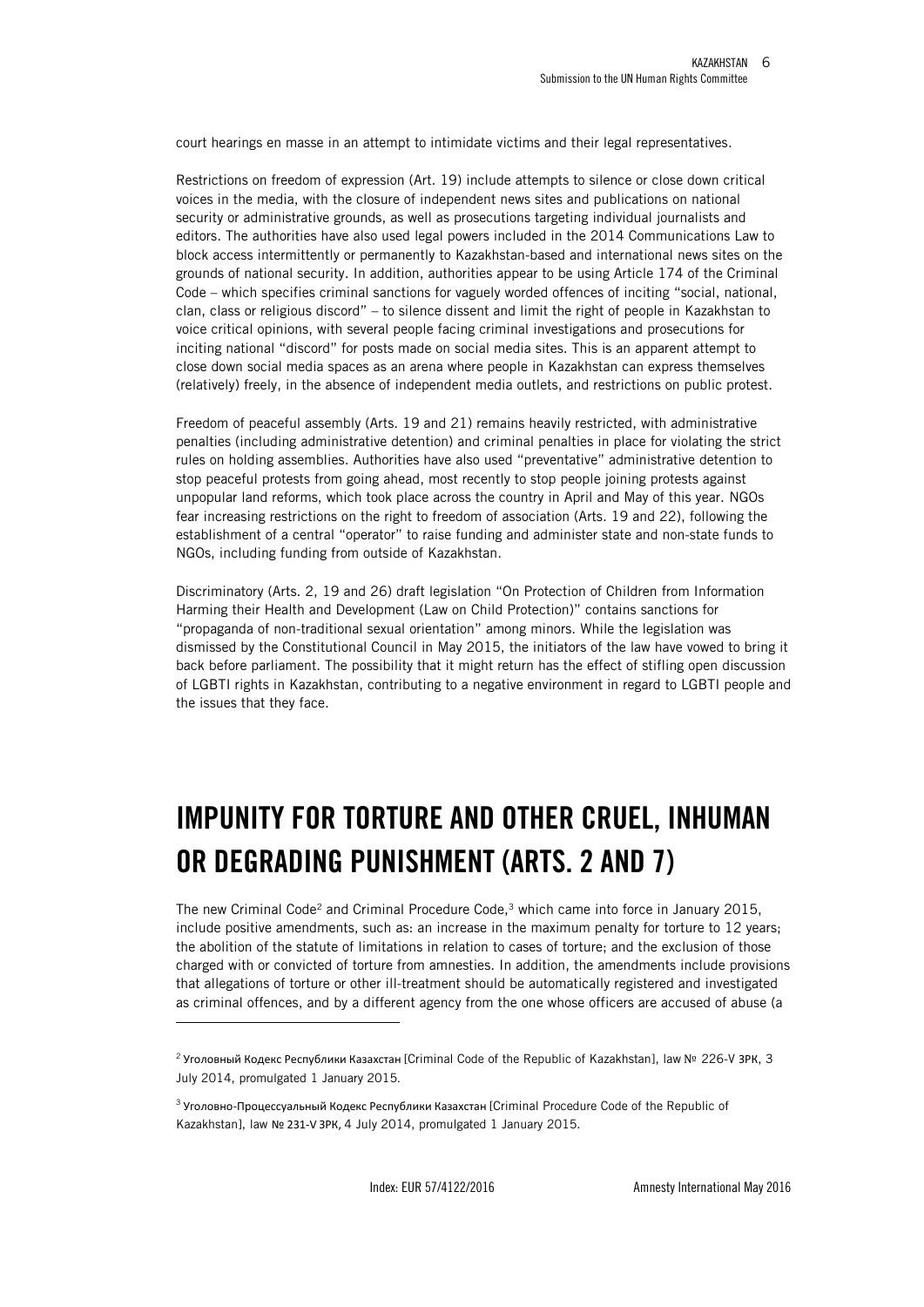change that had in fact been incorporated into the previous Criminal Code in 2011). This nullifies the previous system whereby all complaints of torture or other ill-treatment were subjected to an initial internal screening (usually carried out by the same agency whose officers were accused of the abuse – see the account of the failures in the investigation of reports of torture and other illtreatment following the events in Zhanaozen, detailed below). That initial screening often concluded that no torture or other ill-treatment had taken place (despite strong evidence to the contrary) or that the perpetrators could not be identified, resulting in the dismissal of most complaints. While the Prosecutor General had issued instructions that prosecutors should "open a criminal investigation into every incident of torture" in 2012, codifying this provision was nevertheless a very welcome step. Another positive step was the extension of the mandate of the Special Prosecutor's Units (SPU) in 2011 to give them the power to lead the investigation in all cases involving allegations of torture. <sup>4</sup> Further, a decree issued by the Prosecutor General in October 2015 states that any allegation of torture or ill-treatment categorised as a complaint of procedural "wrongdoing" (a lesser offence) against law enforcement or prison officials should automatically be reclassified as a criminal complaint of torture. 5

However, Amnesty International's research on impunity for torture and other ill-treatment in Kazakhstan (detailed in the report *Dead End Justice: Impunity for Torture in Kazakhstan -* Index: EUR 57/3345/2016) has found that it remains extremely difficult for victims of torture or other illtreatment to obtain justice. The official complaints process, the failure to investigate allegations of torture and other ill-treatment, and the appeal procedures against such inaction are onerous and contain many loopholes that allow perpetrators to evade justice, and leave victims exhausted and demoralized, with many abandoning their complaints or other victims never coming forward at all. As a result, the use of torture and other ill-treatment by members of law enforcement bodies in Kazakhstan remains largely unchecked and unpunished.

Interviews which Amnesty International carried out with lawyers in the course of its research in 2015 revealed that even in cases where a criminal investigation is opened immediately (as should now routinely be the case under the new Criminal Procedure Code), a thorough and impartial investigation is not guaranteed and numerous barriers obstruct redress for victims of torture and other ill-treatment. Prosecutors and other agencies tasked with investigating cases of torture and other ill-treatment rarely believe the victims' allegations, adopting the default position that no torture or other ill-treatment has taken place and that the complainant has made the allegation up to avoid responsibility for their crime. This assumption that victims are lying is a factor underlying the failure of investigators to collect and document evidence, and the tendency of prosecutors to disregard forensic or medical evidence submitted by complainants or their lawyers. Shared interests within law enforcement bodies are also a significant barrier to effective investigations, as law enforcement officials depend on their colleagues in other agencies for assistance with the investigation of other crimes. This means that when officials from one agency are called upon to investigate complaints of torture and other ill-treatment made against officials in another agency, they have little interest in jeopardizing this mutually dependent relationship by exposing torture and other ill-treatment; the two respective agencies are still part of the same system, and are disinclined to take steps that might be seen as undermining each other. As a result, in the majority of cases, the respective agencies conclude that there is no evidence of wrongdoing by law enforcement officials from the counterpart agency, even when the allegations of torture and other ill-treatment are

<sup>4</sup> Special Prosecutor's Units (SPUs) were originally established to deal with a small number of complicated and high-profile cases at their own discretion. They are a distinct prosecutorial division within the Prosecutor General's Office.

<sup>5</sup> Amnesty International, *Dead End Justice: Impunity for Torture in Kazakhstan* (Index: EUR 57/3345/2016), London, 2016, [https://www.amnesty.org/en/documents/eur57/3345/2016/en/.](https://www.amnesty.org/en/documents/eur57/3345/2016/en/) Unless otherwise stated, information in this section is taken from this report.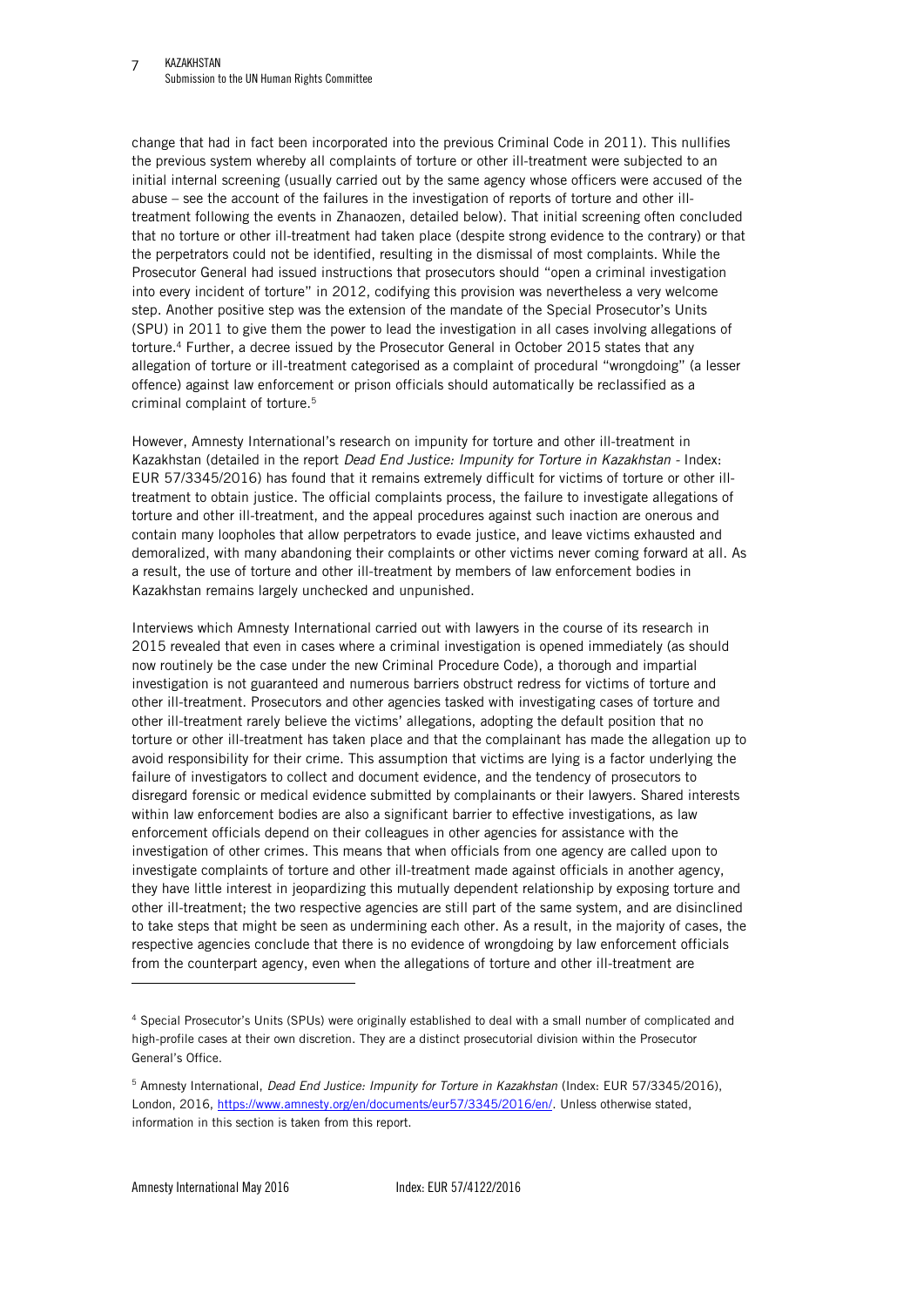supported by strong evidence.

A recent development that lawyers reported to Amnesty International is that alleged cases of torture and other ill-treatment are now being automatically registered for criminal investigation, but are then getting "stuck" with an investigating agency for many months, with no time limit for conclusion of the investigation. During this period, harassment and intimidation of victims, their lawyers and families by the law enforcement officers who have been accused of torture or other ill-treatment in some cases results in their withdrawing the allegations. This is particularly the case for prisoners who make allegations of torture or other ill-treatment, as there are currently no effective safeguards in place within the prison system to protect complainants and witnesses from retaliation from staff and other inmates under the acquiescence of prison administration.

Recently, law enforcement agencies also appear to be exploiting provisions in the new Criminal Procedure Code that allow them not to start a criminal investigation into any alleged crime when a statement lacks sufficient detail on the facts of the crime alleged, or to abandon a criminal investigation if their preliminary investigations reveal a lack of corroborating evidence. This is a common occurrence in regard to allegations of torture or other ill-treatment, as in practice, investigators appear to require a higher standard of credibility for cases of torture and other illtreatment than for other crimes. As a result, reports of torture or other ill-treatment are more likely to be declared inadmissible due to lack of evidence. Another development observed since the introduction of the new Criminal and Criminal Procedure Codes is the apparent punitive use of criminal investigations under Article 419 of the Criminal Code for "false reporting of a crime" against those whose allegations of torture or other ill-treatment have been investigated and deemed to be unfounded. In its commentary in response to Amnesty International's recent research report (*Dead End Justice: Impunity for Torture in Kazakhstan -* Index: EUR 57/3345/2016), the Office of the Prosecutor General stated that when an investigation into a complaint of torture or other illtreatment is terminated due to lack of evidence, prosecutors automatically open criminal proceedings against the complainant for "false reporting of a crime", for which the penalty is between three and seven years' imprisonment. According to the Office of the Prosecutor General, of 97 cases of "false reporting of a crime" relating to allegations of torture or other ill-treatment that have been investigated, 10 have already proceeded to court.<sup>6</sup>

Special Prosecutor's Units (SPUs) are part of the Prosecutor General's Office, but function as a distinct prosecutorial division; they report directly to the Prosecutor General. There are regional SPUs across Kazakhstan, however these units often cover a large area, and they are not present in every region.<sup>7</sup> Originally established to investigate or supervise the investigation of a small number of complicated and high-profile cases at their own discretion,<sup>8</sup> in 2011 their mandate was extended to include the power to investigate all cases involving allegations of torture (as defined in the Criminal Code). <sup>9</sup> The SPUs can either carry out investigative tasks themselves or oversee the investigation carried out by another law enforcement agency. As of mid-2015, SPUs were involved in the majority

l

<sup>6</sup> Amnesty International, *Dead End Justice: Impunity for Torture in Kazakhstan*, Annex 1. The Office of the Prosecutor General did not provide a timeframe for these cases.

 $7$  At a meeting with representatives of the Office of the Prosecutor General in Astana on 2 March 2016, the head of the Special Prosecutor's Unit stated to AI delegates that there were 87 Special Prosecutors for the whole country, of whom 20 were based in the capital Astana.

<sup>&</sup>lt;sup>8</sup> No definitive list exists detailing which crimes SPUs should investigate.

<sup>9</sup> Under Decree No.22 of the Prosecutor General of the Republic of Kazakhstan (7 March 2012), torture was added to the list of priority list of crimes to be investigated by Special Prosecutors. Coalition of NGOs of Kazakhstan against Torture, *Борьба с пытками в Казахстане: справочная информация* [*The struggle against torture: background information*], Almaty, 2015, p.5.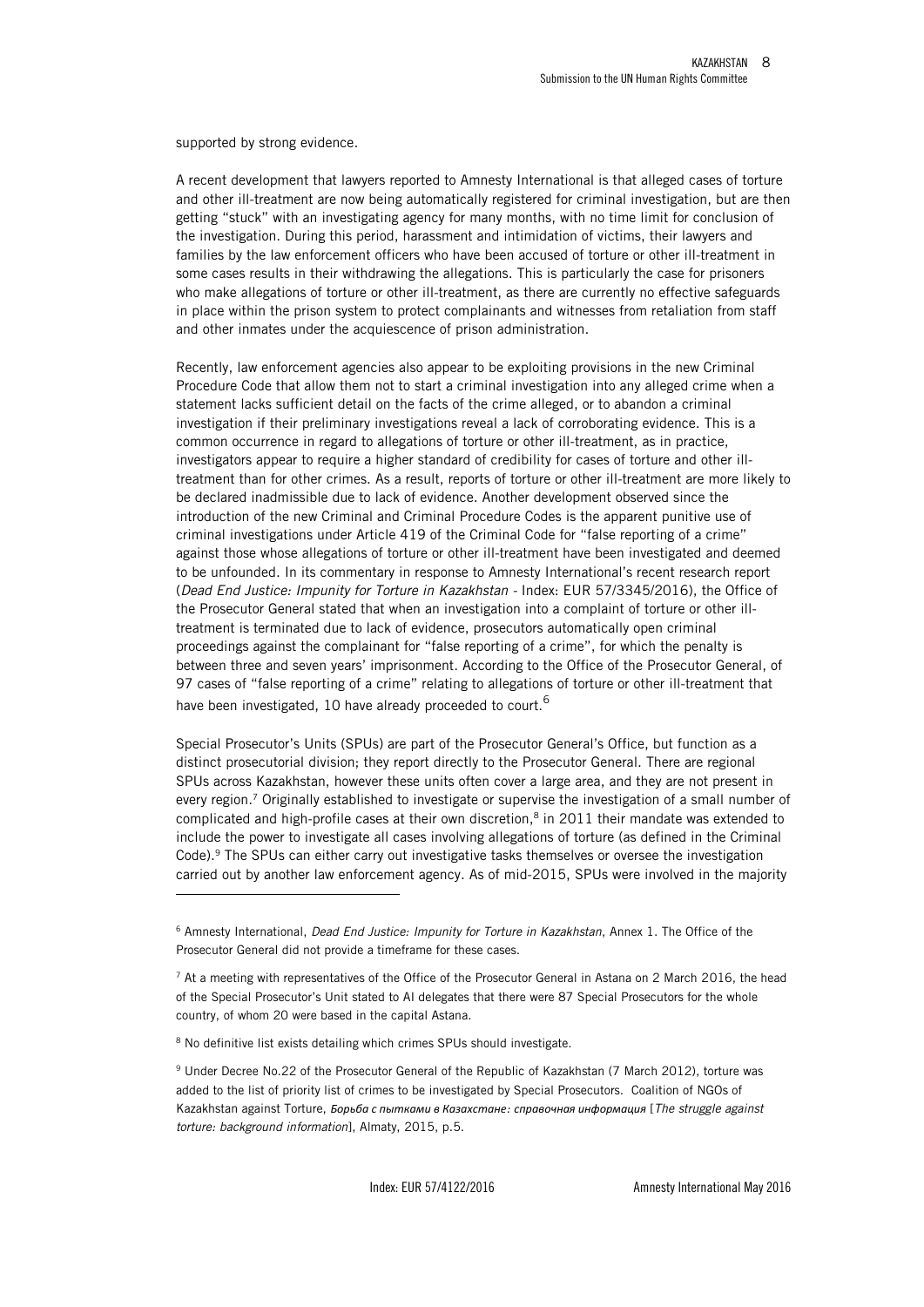of cases of torture and other ill-treatment that had reached the stage of criminal investigation, according to the Coalition of NGOs of Kazakhstan against Torture.<sup>10</sup> However, Amnesty International's research has found that the involvement of the SPUs in investigation of torture or other ill-treatment is not consistent, and nor is the quality of their investigations. In many cases the SPUs are not proactive in investigating complaints, despite being mandated to do so by by-laws. Instead, SPUs seem to see their role as supervising investigations rather than being responsible for carrying them out. In this supervisory role, the SPUs have been over-reliant on the conclusions of investigations carried out by the Internal Investigation Departments of law enforcement agencies, or have referred cases back to the agency whose members are accused of torture or other ill-treatment for further investigation, rather than stepping in to conduct an independent investigation. The SPUs, too, are prone to prioritizing shared interests with the agencies of law enforcement over effective and impartial investigations of allegations of torture and other ill-treatment. Amnesty International has recommended that authorities should clarify the mandate of the SPUs to specify that they should: take charge of the investigation of all cases involving allegations of torture and other ill-treatment; and be actively involved in the investigation of allegations themselves, rather than delegating all investigative work to law enforcement agencies acting under their supervision. Encouragingly, this recommendation was accepted at a meeting of Amnesty International Delegates with representatives of the Office of the Prosecutor General in March 2016.<sup>11</sup>

### <span id="page-8-0"></span>FAILURE TO ADEQUATELY INVESTIGATE HUMAN RIGHTS VIOLATIONS IN CONNECTION WITH THE ZHANAOZEN EVENTS (ARTS. 2, 6, 7, 14(G) AND 21)

To date the authorities have not fully and effectively investigated allegations of human rights violations committed in connection with the events in Zhanaozen in December 2011, during which at least 15 people were killed<sup>12</sup> and over 100 were seriously injured when the police used excessive force. In addition to reports of excessive use of force, law enforcement officials reportedly carried out torture and other ill-treatment against those involved in the demonstrations, resulting in the death of one detainee. Both the UN Committee against Torture in its Concluding Observations on Kazakhstan's third periodic report (2014),<sup>13</sup> and the UN Special Rapporteur on the rights to freedom of peaceful assembly and of association (who visited Kazakhstan in January and August 2015) have called for full and effective investigations.<sup>14</sup>

Most of the 37 defendants put on trial in March 2012 in the regional capital Aktau (accused of organizing or participating in violence in connection with the demonstrations in Zhanaozen) alleged that they were tortured or otherwise ill-treated in detention by security forces in order to extract "confessions", which they then retracted in court.<sup>15</sup> The torture methods described by the

<sup>11</sup> See: Amnesty International, *Dead End Justice: Impunity for Torture in Kazakhstan*, Annex 1.

<sup>12</sup> This figure is disputed. In their response to Amnesty International's report *Dead End Justice: Impunity for Torture in Kazakhstan,* representatives of the Office of the Prosecutor General stated that only 14 people died. See: Amnesty International, *Dead End Justice: Impunity for Torture in Kazakhstan*, Annex 1.

<sup>13</sup> United Nations Committee against Torture (UN CAT), "Concluding observations on the third periodic report of Kazakhstan", CAT/C/KAZ/CO/3, Geneva, 12 December 2014.

<sup>14</sup> Human Rights Council, *Report of the Special Rapporteur on the rights to freedom of peaceful assembly and of association, Maina Kiai, Addendum: Mission to Kazakhstan*, A/HRC/29/25/Add.2, Geneva, 2015, p.20.

<sup>15</sup> For more information, see: Amnesty International, *Kazakhstan: Progress and nature of official investigations called into question 100 days after violent clashes between police and protesters in Zhanaozen*, (Index: EUR 57/001/2012), London, 2012, [https://www.amnesty.org/download/Documents/24000/eur570012012en.pdf;](https://www.amnesty.org/download/Documents/24000/eur570012012en.pdf)

j

<sup>10</sup> Coalition of NGOs of Kazakhstan against Torture, *«Борьба с пытками: достаточно ли мы делаем?» Отчет Коалиции НПО Казахстана против пыток* [*"The struggle against torture: are we doing enough?" Report of the Coalition of NGOs of Kazakhstan against Torture*], Almaty, June 2015, p.7.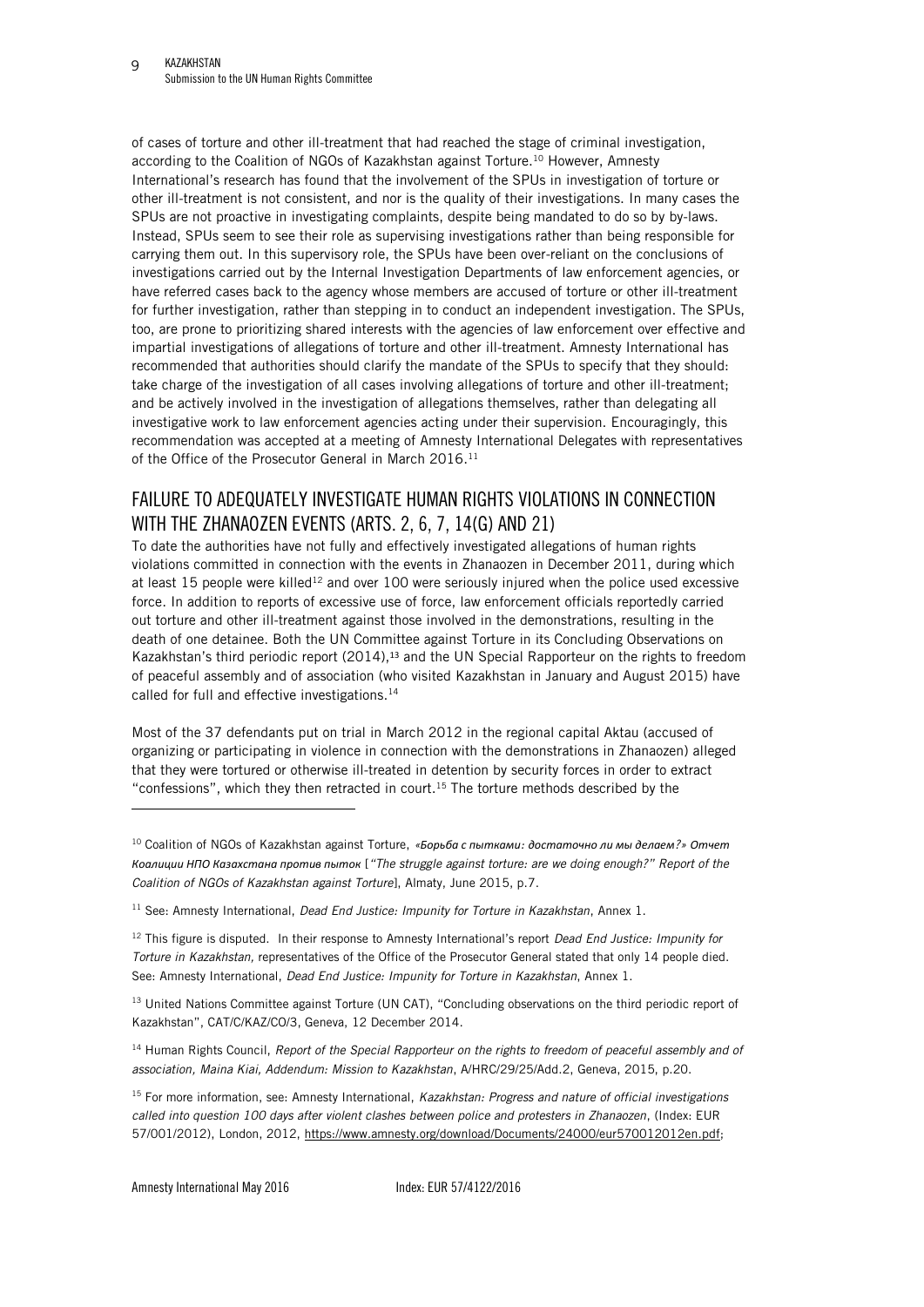defendants – which included accounts of being stripped naked, made to lie or crouch on a cold concrete floor, doused with cold water, and beaten and kicked by security officers, often to the point of losing consciousness – were consistent with the allegations made by many others who had also been detained but were subsequently released without charge. Ten of the witnesses for the prosecution withdrew their testimonies against the defendants during the trial proceedings and complained that they had been tortured or otherwise ill-treated into giving evidence implicating the defendants. However, instead of a full and effective investigation, these allegations of torture and other ill-treatment made at the trial were passed for internal screening (*proverka*) to the Internal Investigations Department of the Ministry of Internal Affairs (MVD), the agency whose officers were among those accused of perpetrating the torture and other ill-treatment. The Internal Investigations Department of the MVD dismissed as unfounded all the allegations regarding the use of torture or other ill-treatment; at a subsequent court hearing in May 2012, the court did not question the objectivity of the review carried out by the Internal Investigations Department and the trial of the defendants continued on the assumption that no torture or other ill-treatment had occurred.<sup>16</sup> Despite lawyers for the victims of torture and other ill-treatment requesting information about the screening review, no details were made public or otherwise available (including to lawyers) and the MVD Internal Investigations Department provided only general replies about the lack of evidence against the alleged perpetrators.

The judge presiding at the trial dismissed complaints of torture or other ill-treatment made by defendants, saying that defendants who raised allegations of torture and ill-treatment during court proceedings only did so in order to avoid responsibility for the crimes that they had committed; this was despite the fact that the allegations were reiterated under oath, and were consistent with accounts given by others who had been detained and then released.<sup>17</sup>

#### <span id="page-9-0"></span>RECOMMENDATIONS

j

Amnesty International recommends that authorities in Kazakhstan should:

- Ensure that the rule of automatic registration of all credible reports of torture or other illtreatment as a crime is applied consistently, and in particular, once reported, the complaint of torture or other ill-treatment is investigated promptly and thoroughly;
- Protect victims and witnesses of torture or other ill-treatment from harassment and intimidation from law enforcement and prison officers. In particular, develop mechanisms to ensure that prisoners are kept safe from reprisals by prison staff and other inmates under the acquiescence of prison administration while their complaints of torture or other illtreatment are being investigated;
- Cease the practice of automatically opening criminal proceedings for "false reporting of a crime" (Article 419 of the Criminal Code) in cases where the investigation of a complaint of torture has been terminated due to lack of evidence; and
- Open a full, impartial, and effective investigation into the excessive use of force and of torture and other ill-treatment by law enforcement officers against those involved in the demonstrations in Zhanaozen in 2011, as called for by the UN Committee against Torture and by the Special Rapporteur on the rights to freedom of peaceful assembly and of

and: Amnesty International, *Old Habits: The routine use of torture and other ill-treatment in Kazakhstan*, (Index: EUR 57/001/2013), London, 2013, [http://www.amnesty.org/fr/library/info/EUR57/001/2013/en.](http://www.amnesty.org/fr/library/info/EUR57/001/2013/en)

<sup>16</sup> Amnesty International, "Kazakhstan Submission to the United Nations Committee Against Torture, 53rd Session of the United Nations Committee against Torture (3-28 November 2014)", (Index EUR 57/002/2014), London, 2014[, https://www.amnesty.org/en/documents/eur57/002/2014/en/,](https://www.amnesty.org/en/documents/eur57/002/2014/en/) p.12.

<sup>17</sup> Amnesty International, *Old Habits: The routine use of torture and other ill-treatment in Kazakhstan.*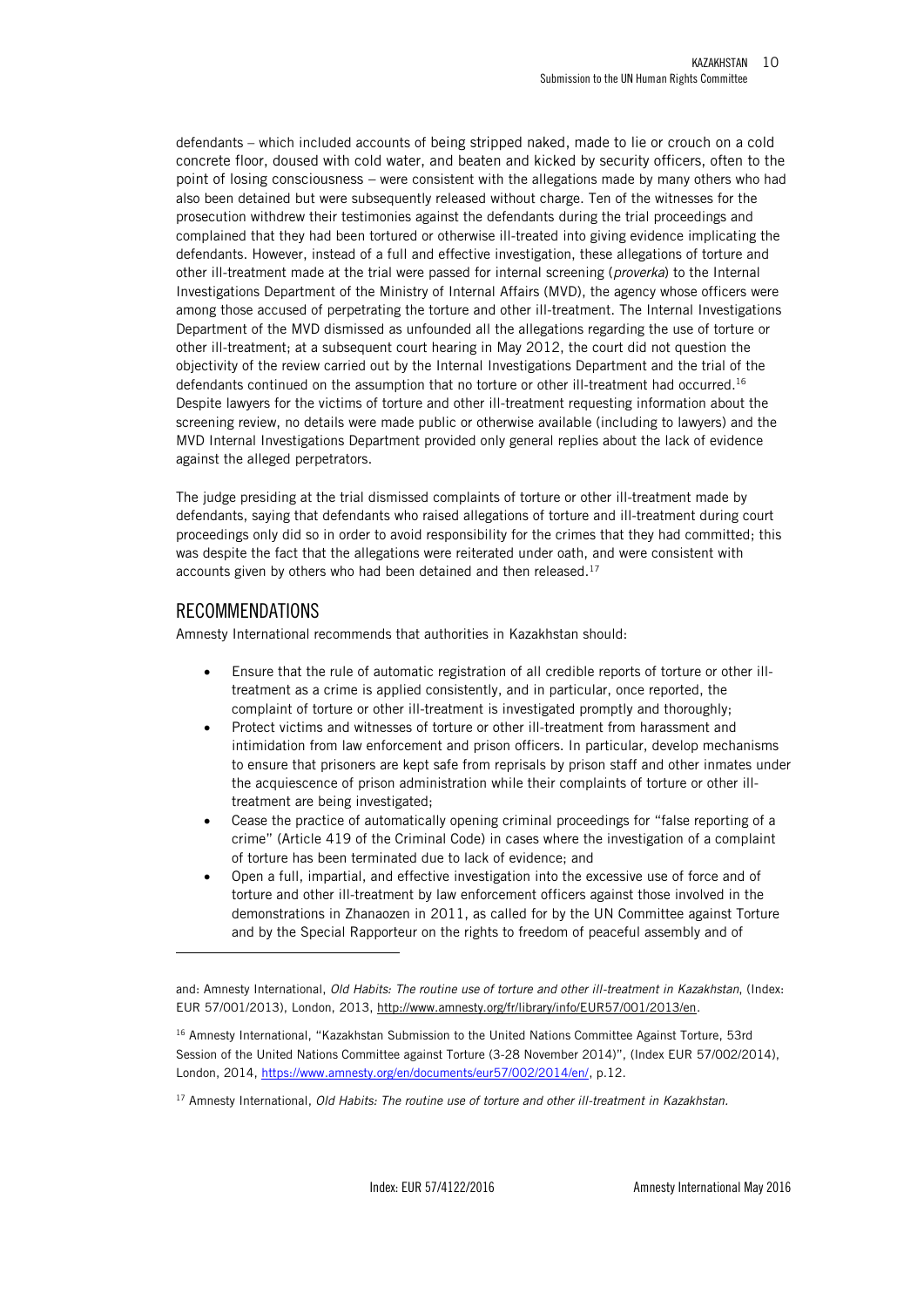association.

# <span id="page-10-0"></span>**MONITORING CONDITIONS OF DETENTION AND PREVENTING TORTURE AND OTHER ILL-TREATMENT (ARTS. 7 AND 10)**

### <span id="page-10-1"></span>LIMITATIONS ON THE NATIONAL PREVENTATIVE MECHANISM AND ON PUBLIC MONITORING COMMISSIONS

The establishment of the National Preventative Mechanism (NPM) in 2014, overseen by the Office of the Human Rights Ombudsman, has been a positive development. However, the current mandate does not cover monitoring of all places of detention and all state-run residential institutions; for instance, members of the NPM monitoring groups are not permitted to inspect offices of police departments (which are on occasion used to question suspects). In addition, the NPM Coordination Council is under the supervision of the Ombudsman's Office, which compromises its independence, as the Ombudsman is directly appointed by the President, and his/her activities are governed by Presidential decree.<sup>18</sup> In order to undertake an urgent and unplanned visit, NPM members have to receive written permission from the Ombudsman, which can only be obtained during working hours, restricting the NPM's ability to respond rapidly to emerging reports of torture and other ill-treatment. Furthermore, the NPM is not allowed to publish the results of its findings until its annual report is approved by the Ombudsman. Amnesty International's research also found that budgetary constraints severely limit the capacity and effectiveness of the NPM, and that the Coordination Council (which oversees the works of the NPM) had faced difficulties in recruiting high calibre members for the NPM regional groups.<sup>19</sup>

The NPM's primary role is to prevent torture and other ill-treatment from occurring in secure facilities (including prisons and pre-trial detention centres). It is not mandated to take up individual complaints of torture and other ill-treatment, and is competent only to pass these on (if received) to the Ombudsman's Office, which is not fully independent and also has limited resources. Amnesty International's research in 2015 found that in some cases, complaints of torture and other illtreatment made to the NPM are sometimes not being acted upon.<sup>20</sup> This presents the danger that the NPM will lose public trust as an effective mechanism for reporting torture and other ill-treatment (and ultimately preventing it). The Ombudsman's Office, which oversees the NPM, could also do more to better explain the role of the NPM to the public.

In some cases, civil-society led Public Monitoring Commissions (PMCs) have been effective in pushing for the effective investigation of allegations of torture and other ill-treatment in detention facilities run by the Ministry of Internal Affairs that they are able to visit (including prisons, pre-trial detention centres and police detention facilities). However, in some areas of Kazakhstan, PMCs are not aware of the full extent of their mandate and the relevant Kazakhstani authorities have failed to cooperate with the PMCs, as instructed to do under a 2010 decree of the Prosecutor General.<sup>21</sup> In

j

<sup>&</sup>lt;sup>18</sup> This means that currently, the Ombudsman does not meet the criteria laid out in the "Principles relating to the Status of National Institutions (The Paris Principles)", Adopted by General Assembly resolution 48/134 of 20 December 1993.

<sup>19</sup> See: Amnesty International, *Dead End Justice: Impunity for Torture in Kazakhstan.* 

<sup>20</sup> See: Amnesty International, *Dead End Justice: Impunity for Torture in Kazakhstan.*

<sup>&</sup>lt;sup>21</sup> Joint Decree of the Prosecutor General of the Republic of Kazakhstan of 3 February 2010 #10, Ministry of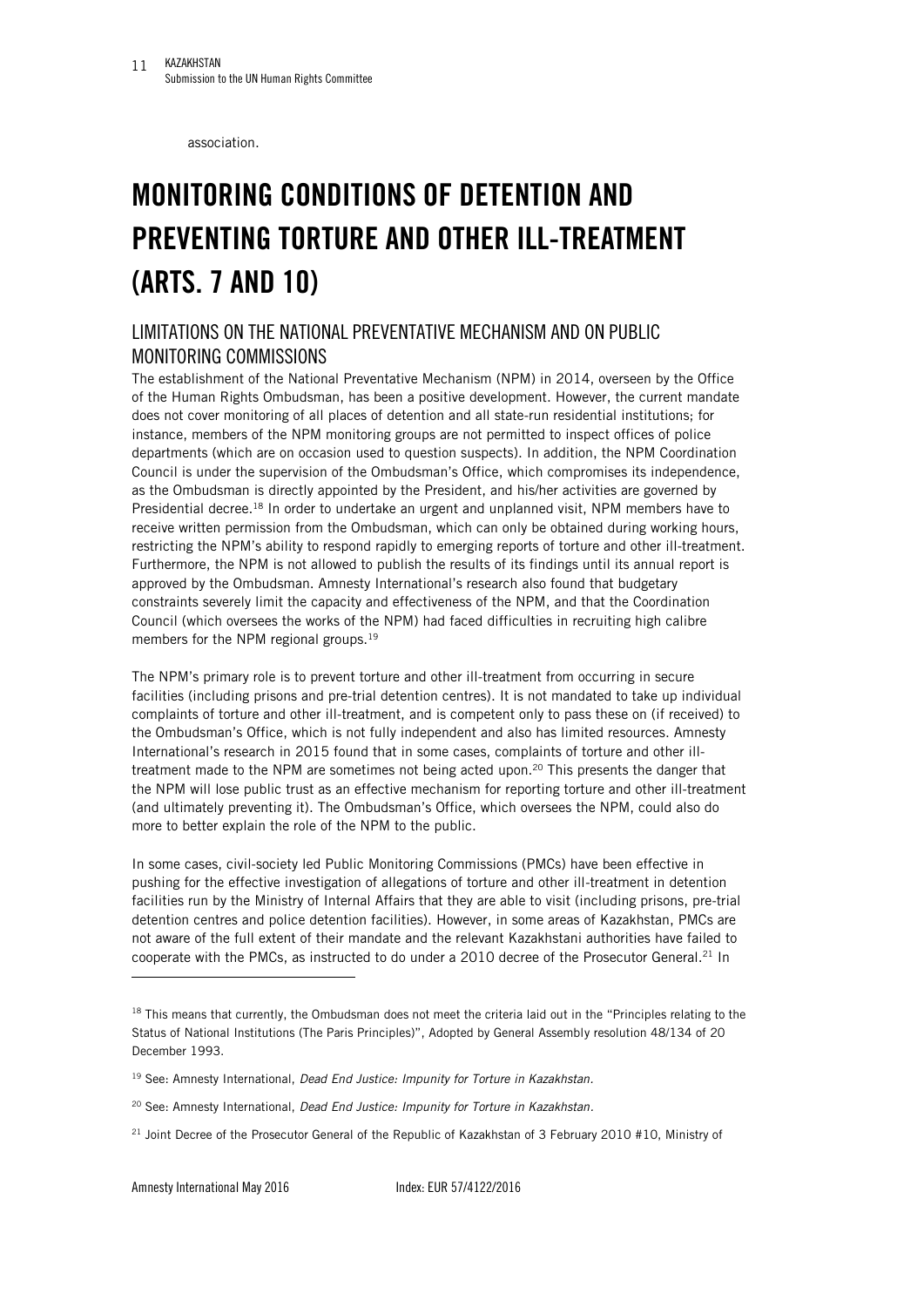addition, PMC monitoring is restricted to facilities under the Ministry of Internal Affairs, which excludes state-run residential homes, children's homes, nursing homes for older persons, and military barracks, for instance, and PMCs cannot make unannounced visits.<sup>22</sup>

The limitations of the PMCs as a mechanism for monitoring torture and other forms of ill-treatment were apparent following the demonstrations and subsequent events in Zhanaozen in December 2011. Without access, independent monitors from the PMCs found it difficult to verify the allegations of torture and other ill-treatment made by people who were detained. Even in instances where the authorities allowed public monitors to join an official commission of investigation, visits were planned in advance and access to places of detention was strictly controlled by the authorities, with no private interviews of detainees allowed.<sup>23</sup>

PMCs have the potential to provide independent, civil-society led scrutiny of complaints and investigations of torture and other ill-treatment in Kazakhstan, but they need to be adequately resourced and their capacity to act independently needs to be strengthened, in a way that enables them to operate effectively and that builds public trust in them as an institution.

#### <span id="page-11-0"></span>RECOMMENDATIONS

j

Amnesty International recommends that authorities in Kazakhstan should:

- Ensure that the National Preventative Mechanism (NPM) has the resources to enable it to carry out its role effectively; this should include provision of adequate training for members to improve the quality of monitoring;
- Give PMCs and the NPM the authority to make unannounced visits, in particular urgent unannounced visits in response to reports of torture and other ill-treatment. In the case of the NPM, remove the requirement that NPM members obtain written permission from the Ombudsman before proceeding with a visit to a place of detention;
- Provide the Office of the Ombudsman with the autonomy and the resources to assess all reports of torture or other ill-treatment that it receives from members of the NPM promptly.

Justice of the Republic of Kazakhstan of 2 February 2010 #31, Ministry of Internal Affairs of the Republic of Kazakhstan of 2 February 2010 #46, Chair of the Committee of National Security of the Republic of Kazakhstan of 2 February 2010 #16 and the Chair of the Agency of the Republic of Kazakhstan on Fighting Economic and Corruption Crimes (Financial Police) of 2 February 2010 #13 "On Cooperation of Law Enforcement Bodies with Civil Society Members During the Conduct of [Pre-Investigation] Screening of Complaints of Torture and Other Unlawful Methods of Conduct of Criminal Procedure Inquiry and Investigation as well as of Investigation of Such Complaints".

<sup>22</sup> See Amnesty International, *Dead End Justice: Impunity for Torture in Kazakhstan.* 

<sup>23</sup> Amnesty International, *Old Habits: The routine use of torture and other ill-treatment in Kazakhstan.*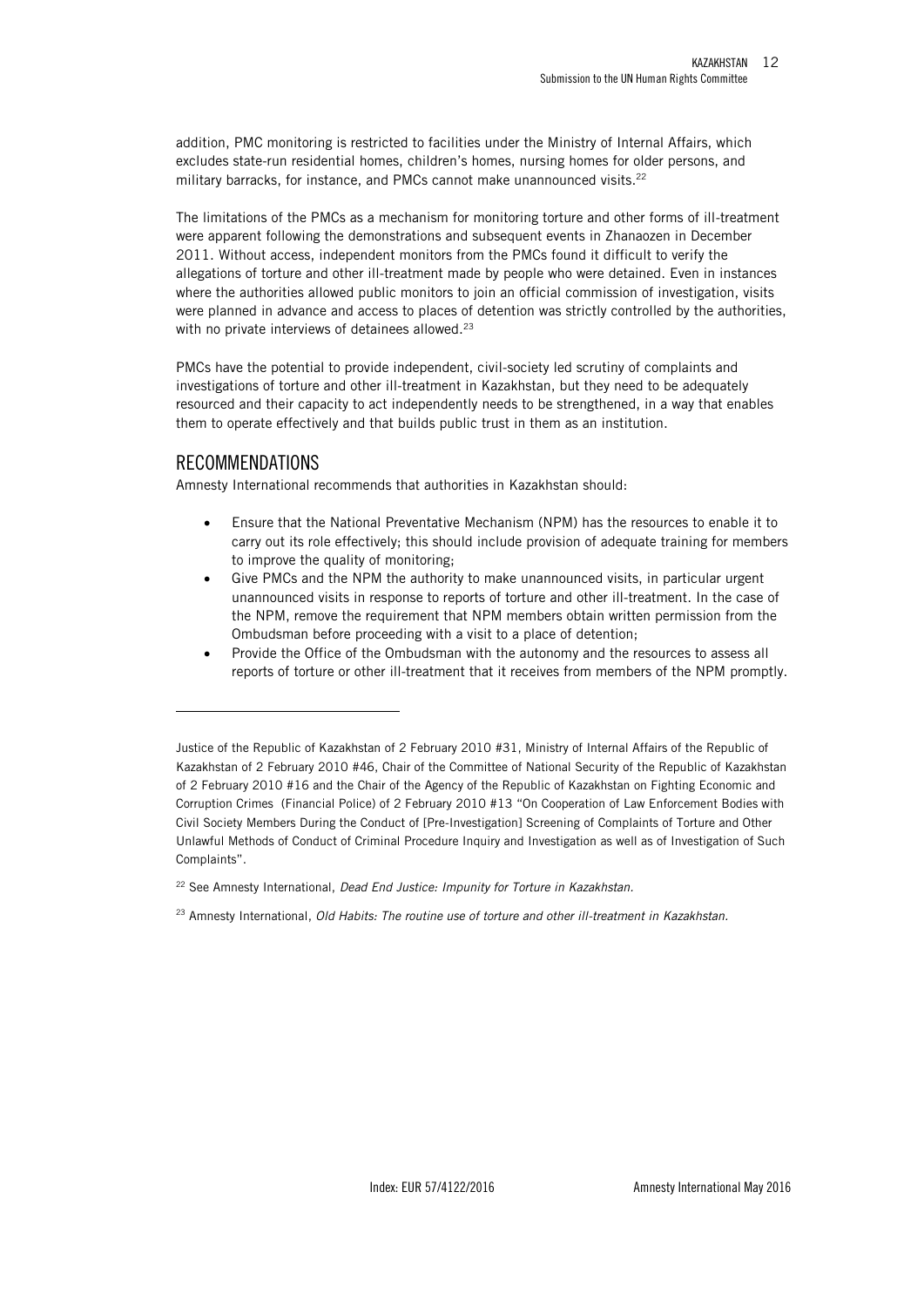# <span id="page-12-0"></span>**INTIMIDATION OF LAWYERS AND OBSTRUCTION OF COMMUNICATION BETWEEN DEFENDANTS AND COUNSEL (ART. 14)**

Amnesty International's research on impunity for torture in Kazakhstan found that lawyers and human rights defenders working on cases involving complaints of torture and other ill-treatment on occasion face obstruction, harassment and intimidation.<sup>24</sup> This can include law enforcement agencies refusing to hand over information necessary to the case, or representatives of the prison administration attending court hearings en masse in an attempt to intimidate victims and their legal representatives. Lawyers interviewed by Amnesty International in 2015 also highlighted the difficulties that they often face in gaining access to their clients who are in prison or pre-trial detention, and in being able to speak to them confidentially, including in cases where their clients have complained of ill-treatment. For instance, lawyers reported having to wait for several hours for the prison director to approve permits to meet prisoners, or being denied access under other pretexts. In addition, with the exception of letters to lawyers, courts and prosecutors, under current legislation all correspondence between prisoners and the outside world is read by prison officials; this applies to letters to monitoring bodies such as the PMCs and the NPM, including written complaints of torture and other ill-treatment made to these bodies.<sup>25</sup>

#### <span id="page-12-1"></span>RECOMMENDATIONS

Amnesty International recommends that authorities in Kazakhstan:

- Ensure that adequate time and facilities are available immediately upon request for lawyers to meet and have confidential communication with their clients who are in pre-trial detention or in prison, including face-to-face visits, and ensure that prison authorities do not impose arbitrary restrictions that might prevent this;
- Act to ensure that law enforcement agencies cooperate with lawyers representing victims of torture and other ill-treatment by handing over information necessary to the case;
- Allow prisoners and detainees to write confidentially to monitoring bodies such as the PMCs and the NPM; and
- Address the practice of intimidation of victims and their lawyers during court cases brought against members of prison and law enforcement agencies.

j

<sup>24</sup> See: Amnesty International, *Dead End Justice: Impunity for Torture in Kazakhstan.*

<sup>25</sup> Coalition of NGOs of Kazakhstan against Torture, *Пытки в Казахстане: вчера. Сегодня. Завтра? Отчет Коалиции НПО Казахстана против пыток. Июнь 2015* [*Torture in Kazakhstan: yesterday. Today. Tomorrow? Report of the Coalition of NGOs of Kazakhstan against Torture*. *June 2015*], Almaty, 2015, p.11.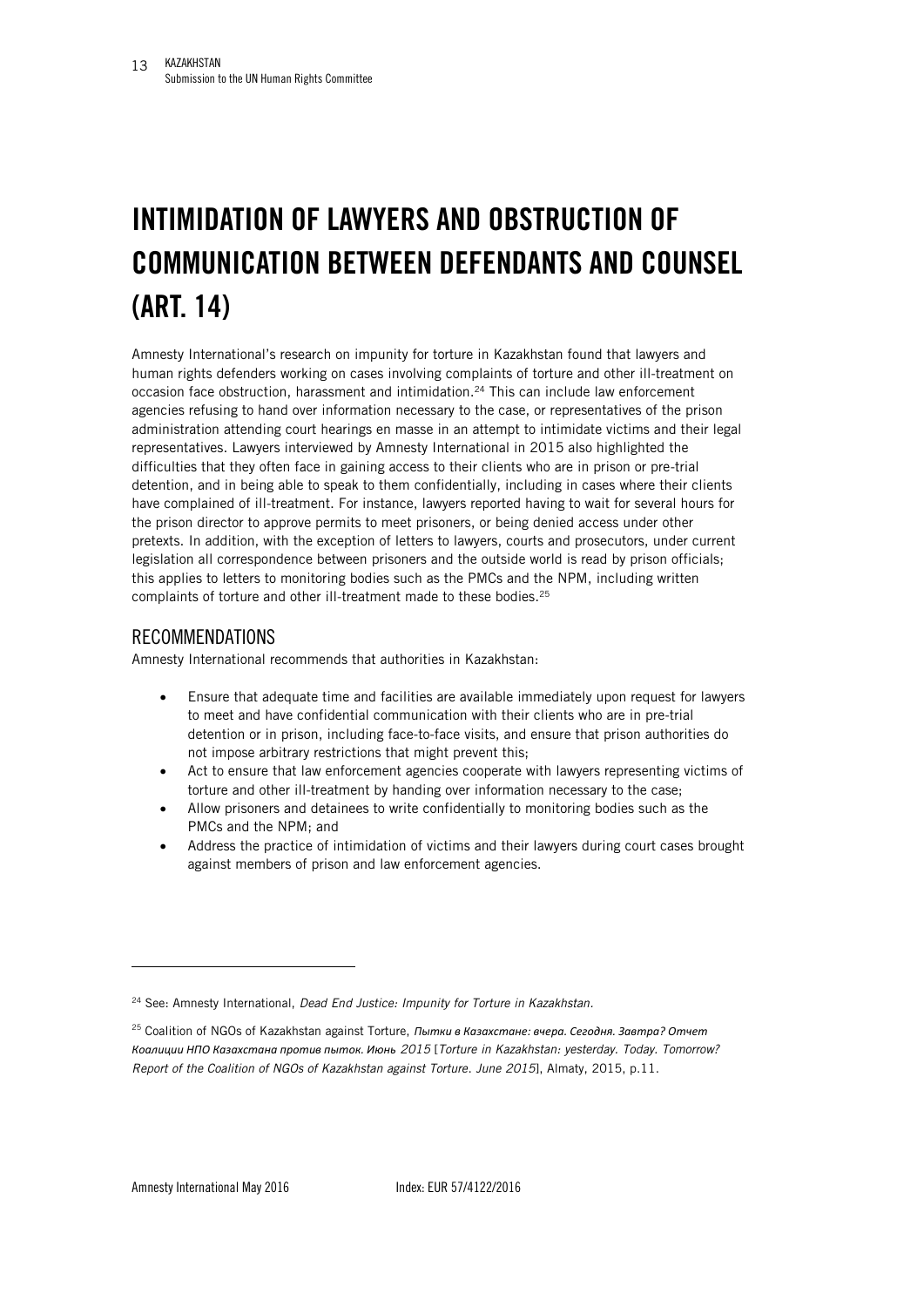### <span id="page-13-0"></span>**RESTRICTIONS ON FREEDOM OF EXPRESSION (ART. 19)**

#### <span id="page-13-1"></span>RESTRICTIONS ON AND HARASSMENT OF INDEPENDENT AND CRITICAL MEDIA

Attempts to silence or close down critical voices in the media continue in Kazakhstan. In February 2015, an appeal against the closure of the newspaper *Adam Bol* by the Almaty City Court on grounds of national security (after it published an interview with a member of the opposition who was based in Ukraine) was rejected; later that year, its successor publication *Adam* was also closed down by the court, initially on the grounds that it was registered to publish in Russian and Kazakh, but was only publishing in Russian, and later because it had violated a three-month ban by illegally continuing to publish content via its Facebook page.<sup>26</sup>

In December 2015, police in Almaty raided the offices of independent news outlet Nakanune.kz and the homes of journalists Guzyal Baidalinova (who owns the website) and of Yulia Kozlova. Both were arrested under Article 274 of the Criminal Code for "knowingly disseminating false information", after the outlet published articles on the activities of Kazkommertsbank (a leading commercial bank). Yulia Kozlova was also charged with narcotics possession after law enforcement officers claimed to have found drugs at her home, but these charges were thrown out by the court in February 2016. Guzyal Baikalinova was sentenced to one and a half years' imprisonment in May 2016. Several of the journalists who work on Nakanune.kz previously worked at *Respublika*, an independent newspaper which had been critical of the Kazakhstani authorities and which was closed down by court order in 2012, at the request of the Prosecutor General who branded the publication "extremist". Yulia Kozlova and human rights defenders monitoring the case consider the criminal investigation under Article 274 to be an attempt to close down Nakanune.kz and silence its criticisms of the authorities.

Since February 2016 Seitkazy Matayev, chairman of Kazakhstan Journalists Union and head of the National Press Club, has been under house arrest with a criminal investigation being conducted against him for tax evasion. Other journalists and human rights defenders have labelled these allegations as politically motivated, with the aim of forcing the closing down of the activities of the Journalists Union and the National Press Club, and the KazTAG news agency, with which Seitkazy Matayev is also associated. Seitkazy Matayev's son, Aset Matayev, director of the KazTAG news agency, was also placed under house arrest on 28 March 2016.

### <span id="page-13-2"></span>BLOCKING OF INTERNET CONTENT

j

Amendments to the Communications Law adopted in 2014 gave the Office of the Prosecutor General, on its own authority, without a court order, the power to compel internet providers to block access to internet content, should the Prosecutor General deem that content to be "extremist" or a security threat. These powers are used by the authorities to block access to Kazakhstan-based and international news sites, in some cases intermittently and in some cases permanently. This has included blocking access on the Radio Free Europe / Radio Liberty website – and its Kazakhstani service, Azattyq – to certain content relating to the presence of Kazakhstani citizens in territory in Syria held by the armed group calling itself Islamic State. The authorities have also blocked such content on the Kyrgyzstani news site kloop.kg.

### <span id="page-13-3"></span>PROSECUTIONS FOR INCITING "DISCORD" ON SOCIAL MEDIA

The new Criminal Code, which came into force in January 2015, retains criminal sanctions for

<sup>&</sup>lt;sup>26</sup> AdilSoz, "«Единое СМИ» журнал ADAM закрыт решением суда поиску прокуратуры" ["'United Media' magazine ADAM closed on the decision of the court at the request of the prosecutor"], 22 October 2015, <http://www.adilsoz.kz/news/show/id/1869> [last accessed 4 November 2015].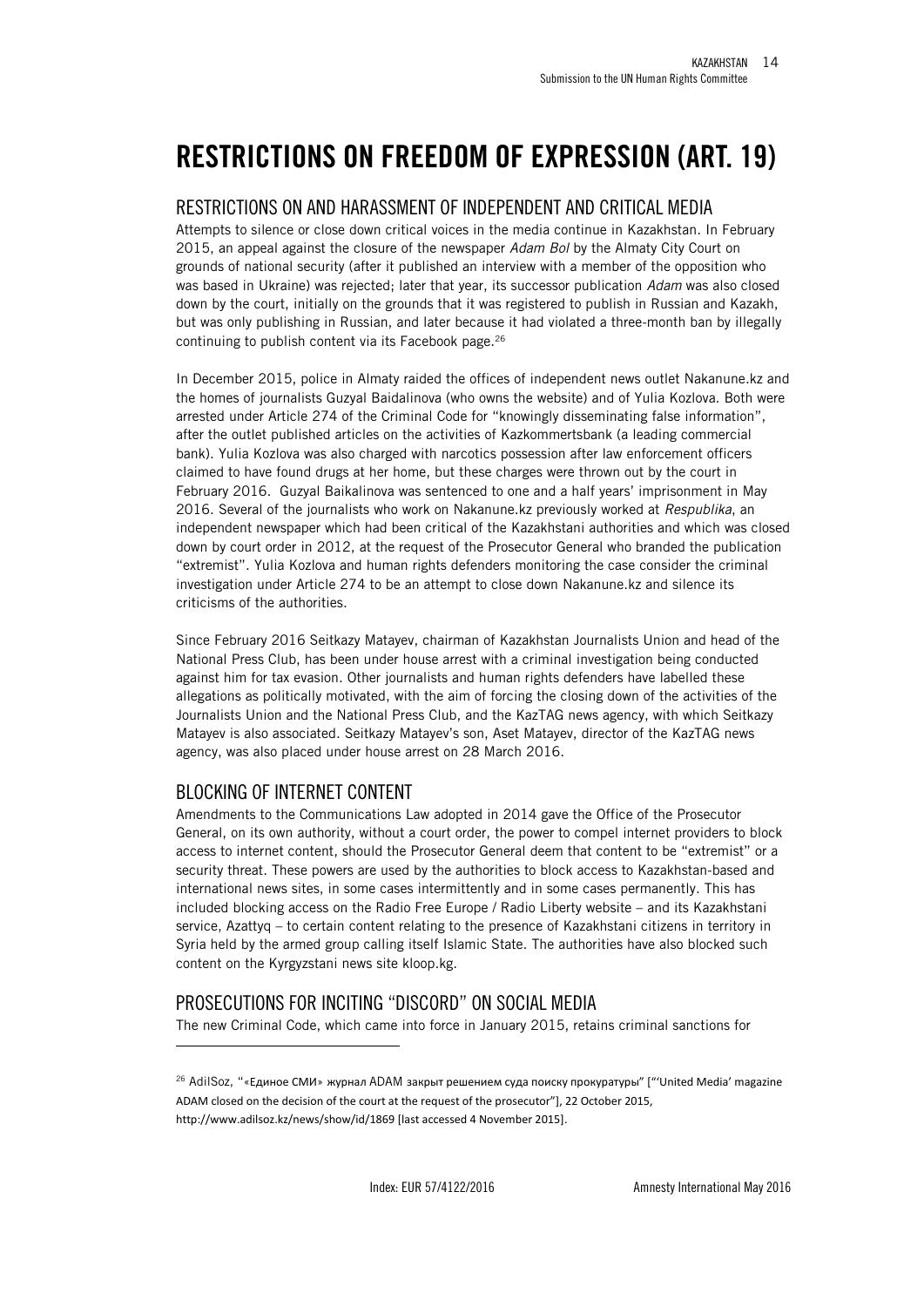defamation (Article 130) and for vaguely worded offences of inciting "social, national, clan, class or religious discord" (Article 174). Authorities appear to be using Article 174 to silence dissent and limit the right of people in Kazakhstan to voice critical opinions, with several people facing criminal investigations and prosecutions for inciting national "discord" after making posts on social media. The use of Article 174 in this way appears to be an attempt to close down social media spaces as an arena where people in Kazakhstan can express themselves (relatively) freely, in the absence of independent media outlets and in a context of restrictions on public protest. Prosecutions have included:

- Yermek Narymbaev and Serikzhan Mambetalin (both long-term critics of President Nursultan Nazerbayev), who were sentenced to three and two years' imprisonment respectively (reduced to shorter sentences on appeal) for posting extracts from an unpublished book deemed to denigrate the Kazakh people on their Facebook pages;
- blogger Igor Sychev, who was sentenced to five years' imprisonment in November 2015 after making a post on the social media site VKonakte stating "Let's imagine there was a vote in the town of Ridder [his home town]" and inviting people to say whether they would be for or against the town becoming part of the Russian Federation;
- Saken Baikenov, a member of the "Antigeptil" group of activists (who are campaigning against the launch of Russian Proton-M rocket carriers from the Baikonur Cosmodrome in Kazakhstan, which use highly corrosive heptyl fuel), who was sentenced to two years of restricted liberty for posts on Facebook; and
- Tatiana Shevtsova-Valova, who received a four-year suspended sentence for posts on Facebook supporting the incorporation of Kazakhstan into the Russian Federation, and using a derogatory term to refer to Kazakhs.

Clause 2 of Article 174 singles out "leaders" of associations as a separate category of offenders in relation to charges of "discord", subject to harsher penalties if convicted. In November 2015, Bolatbek Blyalov, the director of the Institute of Democracy and Human Rights and a member of the "Antigeptil" group of activists, became the first person to be arrested and charged as a leader of an association for "discord" under Article 174.2, for video posts made on YouTube. As of May 2016, Bolatbek Blyalov remained in pre-trial detention.

The UN Special Rapporteur on the rights to freedom of peaceful assembly and of association, who visited Kazakhstan in January and August 2015, expressed concern that the criminalization of "incitement of discord" in the Criminal Code could also be used to criminalize the activities of political parties and trade unions.<sup>27</sup>

### <span id="page-14-0"></span>RECOMMENDATIONS

Amnesty International recommends that authorities in Kazakhstan should:

- Cease the harassment and intimidation of independent and critical journalists and media outlets, including through the courts;
- Cease the blocking of content on news sites on spurious "national security" grounds; and
- Ensure that Article 174 of the Criminal Code (incitement to "social, national, clan, class or religious discord") is not used to silence dissent and to limit the right of people in Kazakhstan to voice critical opinions, on social media websites and elsewhere, in legitimate exercise of their right to freedom of expression.

<sup>27</sup> Human Rights Council, *Report of the Special Rapporteur on the rights to freedom of peaceful assembly and of association, Maina Kiai, Addendum: Mission to Kazakhstan*, p.7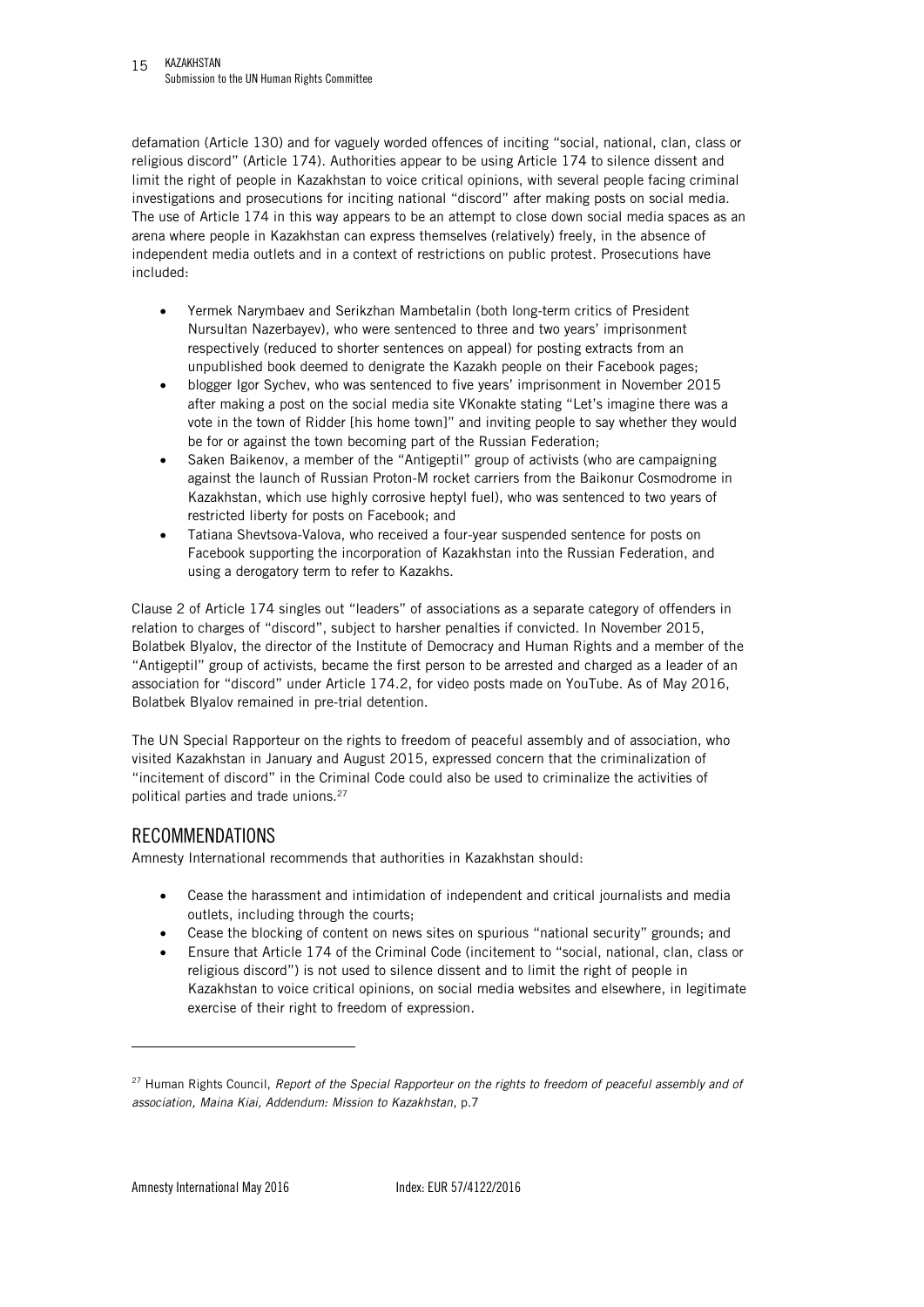# <span id="page-15-0"></span>**RESTRICTIONS ON THE RIGHT TO FREEDOM OF PEACEFUL ASSEMBLY AND ASSOCIATION (ARTS. 19, 21, 22)**

#### <span id="page-15-1"></span>RIGHT TO PEACEFUL ASSEMBLY

l

The right of peaceful assembly remains heavily restricted. Permission from local authorities is needed to hold any kind of street protest and this is often refused, or permission is given to hold the event in another, non-central, location. Penalties of up to 75 days' administrative detention are in place for breaches of the laws on holding assemblies, including organizing or participating in an illegal demonstration (Article 488 of the Administrative Offences Code and Articles 155 and 400 of the Criminal Code). Article 400 of the Criminal Code forbids providing "assistance" to "illegal" assemblies, including by "means of communication", which the Special Rapporteur on the rights to freedom of peaceful assembly and association has interpreted as designed to prevent activists from using social media and other communication tools to organize.<sup>28</sup>

Authorities use "preventive" detention to stop peaceful protests from going ahead. In January 2015, journalists were arrested on their way to a protest in Almaty in support of banned media outlet *Adam Bol*; they were taken to local police stations to "acquaint them with the law", and released shortly after. On 28 April 2016, protests against unpopular changes to the Land Code, $^{29}$  in Aktau did not go ahead when protestors were stopped by police from entering the town's main square; in Almaty and Astana, protestors were briefly detained by police; and in Kyzylorda on 1 May, police briefly detained a number of demonstrators and removed them from the central square.

Authorities have also used the Administrative Offences Code to detain would-be protestors for longer periods of administrative detention. Large rallies against the changes to the Land Code were planned for 21 May 2016 in towns across Kazakhstan, but between 17 and 20 May, at least 34 people were arrested and sentenced to 10-15 days' administrative detention (under Article 488 of the Administrative Offences Code) for organizing "unsanctioned" meetings. Most of those arrested and detained between 17 and 20 May had done nothing more than use posts on social media to state publicly their intention to participate in the planned protests, or to provide information about the demonstrations. On 21 May itself, police blocked access to the sites where demonstrations were due to take place; in addition, in Almaty alone, 500 would-be protestors were temporarily detained in police stations and released only after they had signed statements stating that they had taken part in an unsanctioned meeting. Dozens more were temporarily detained in police stations in other towns and cities.<sup>30</sup>

<sup>28</sup> Human Rights Council, *Report of the Special Rapporteur on the rights to freedom of peaceful assembly and of association, Maina Kiai, Addendum: Mission to Kazakhstan*, p.12.

<sup>&</sup>lt;sup>29</sup> Changes to the Land Code that would allow state-owned agricultural land to be privatized and sold off to Kazakhstani citizens or leased for up to 25 years to foreigners prompted wide-spread protests across the country, beginning in Atyrau on 21 April. The proposed changes were dropped in May, but demonstrations have continued.

<sup>&</sup>lt;sup>30</sup> See Amnesty International, "Urgent Action: Kazakhstan: detained for stating intention to attend a rally", EUR 57/4067/2016, 20 May 2016; and Amnesty International, "Kazakhstan: Release activists arrested in disturbing crackdown over Land Code protest", 20 May, https://www.amnesty.org/en/latest/news/2016/05/kazakhstanrelease-activists-arrested-in-crackdown-on-land-code-protest/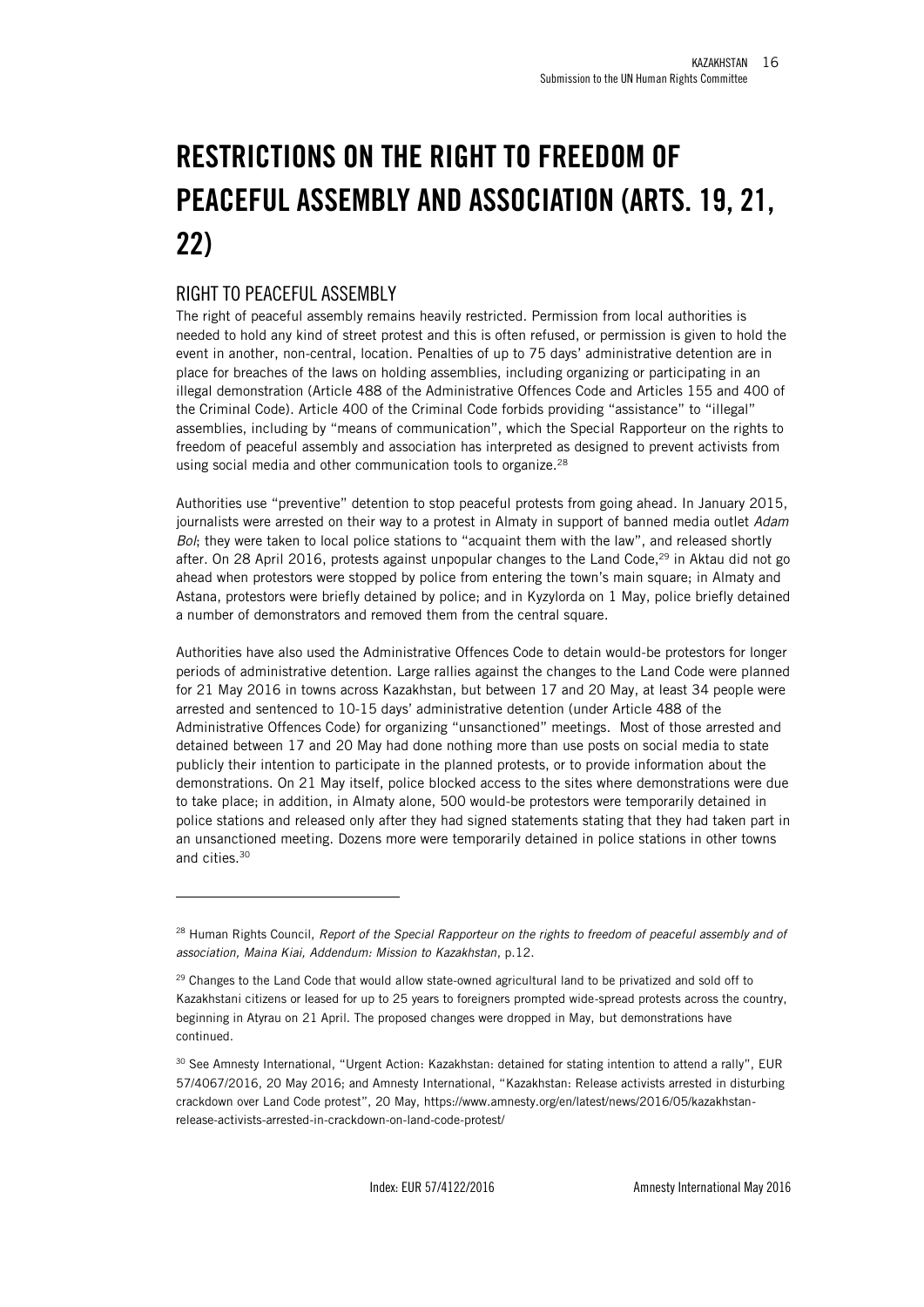Authorities also attempt to tightly control the spread of information about on-going protests. For example film director Marat Teleuov was detained and questioned for eight hours by police, after filming and photographing protests on the "land issue" in Aktobe on 29 April 2016 and posting the footage on Facebook and on YouTube, and one of Radio Azzatyq's correspondents was detained on the two occasions that she tried to enter the town of Zhanaozen to cover planned demonstrations, on 29 April and again on 30 April. Several journalists were among those detained in Almaty and other cities and towns on 21 May, and access to Radio Azzatyq's website was also blocked.

#### <span id="page-16-0"></span>FREEDOM OF ASSOCIATION

Amendments to the Law on Non-profit Organizations signed into law on 2 December 2015 will lead to the establishment of a central "operator" to raise funding and administer state and non-state funds to NGOs, including grants from international organizations, diplomatic missions, and international NGOs, for projects and activities that comply with a limited, government-approved list of acceptable issues. Failure on the part of NGOs to supply accurate information for the operator's centralized database may lead to fines or a temporary ban on activities. Civil society activists in Kazakhstan are extremely concerned that these legislative amendments will be used to tighten state control over NGOs and their activities, and to limit their ability to raise funds from outside the country apart from via the central operator.<sup>31</sup>

#### <span id="page-16-1"></span>RECOMMENDATIONS

Amnesty International recommends that authorities in Kazakhstan should:

- Immediately desist from using "preventive detention" as a means of stopping peaceful protests from going ahead;
- Provide guarantees that the newly-established central "operator" to raise funding and administer state and non-state funding will not be used to tighten state control over NGOs and their activities.

# <span id="page-16-2"></span>**DRAFT DISCRIMINATORY LEGISLATION ON "PROPAGANDA OF NON-TRADITIONAL SEXUAL ORIENTATION" (ARTS. 2, 19 AND 26)**

Legislation "On Protection of Children from Information Harming their Health and Development (Law on Child Protection)" containing sanctions for "propaganda of non-traditional sexual orientation" among those under 18 was passed by the Mazhilis (lower chamber of the parliament) in three readings, and approved by the Senate (upper chamber of the parliament) in February 2015. While this law was then dismissed by Constitutional Council of the Republic of Kazakhstan in May 2015, the dismissal was on technical grounds (relating to discrepancies between the Russian and Kazakh language versions of the text and the fact that the text "lacked sufficient clarity"), and the initiators of the law remain committed to bringing it back before the parliament at a later date.<sup>32</sup>

<sup>&</sup>lt;sup>31</sup> Discussions at public events and interviews with representatives of NGOs based in Almaty, February and March 2016.

<sup>32</sup> See: Amnesty International, "Kazakhstan: Rejection of Homophobic Law welcome while concerns about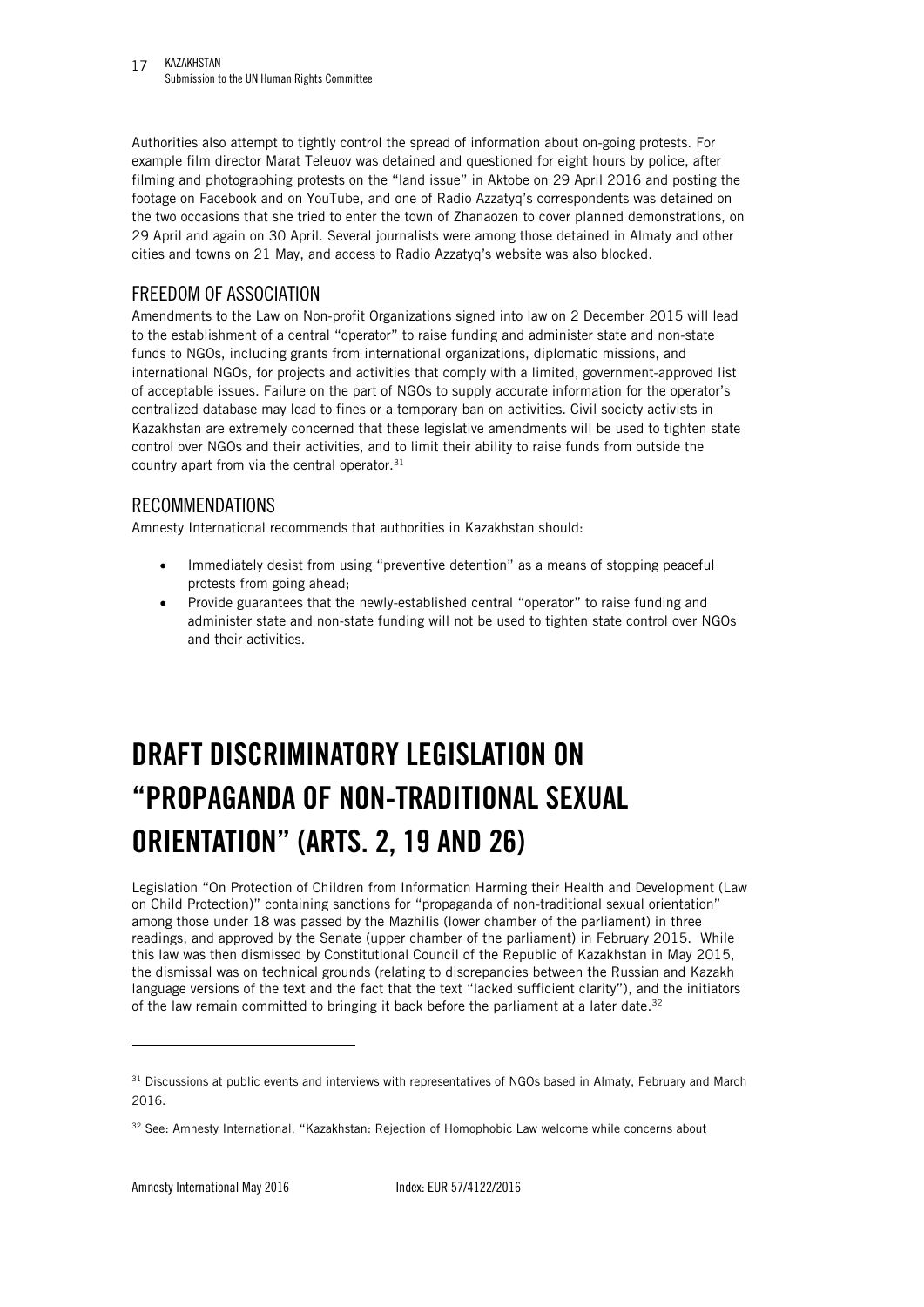By seeking to outlaw such "propaganda" – a term which can be construed broadly enough to incorporate demonstrating for, providing information about, or even simply discussing, the human rights of lesbian, gay, bisexual, transgender and intersex (LGBTI) people – the law would have amounted to a breach of the country's international obligations to protect LGBTI people from discrimination and to ensure the right to freedom of expression for all. Additionally, such potentially over-broad references to "propaganda" could lead to other unlawful restrictions on a wide range of speech and expression. Although not yet passed, the existence of this draft legislation and the possibility that it might yet return has the effect of stifling open, positive and / or neutral discussion of LGBTI rights in Kazakhstan, contributing to an existing climate of self-censorship among LGBTI people, and a negative media environment in regard to LGBTI people and the issues that they face.<sup>33</sup>

#### <span id="page-17-0"></span>RECOMMENDATIONS

j

Amnesty International recommends that authorities in Kazakhstan should:

 Ensure that the provisions in the draft law "On Protection of Children from Information Harming their Health and Development (Law on Child Protection)" that discriminate against LGBTI persons are completely removed, should the draft law be presented again before the parliament.

pending discriminatory provisions remain", EUR 57/1790/2015, 2 June 2015, https://www.amnesty.org/en/documents/eur57/1790/2015/en/.

<sup>33</sup> See: Article 19, *"Don't Provoke, Don't Challenge" The Censorship and Self-Censorship of the LGBT Community in Kazakhstan,* London, Article 19, 2015.